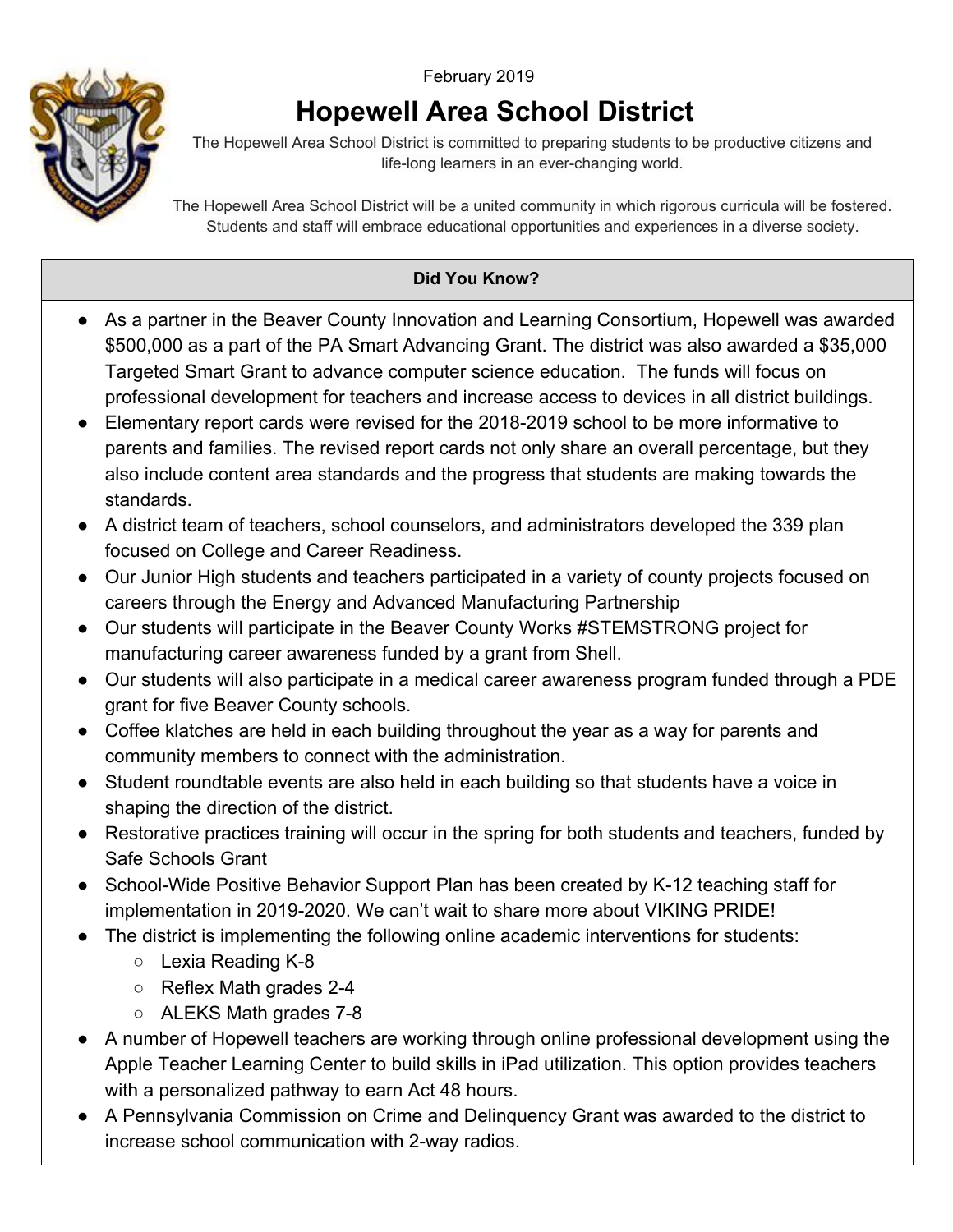- 10 Hopewell Action Teams met throughout the year to provide input and make recommendations for the betterment of the school district.
- Increased district social media posts on Facebook, Instagram, and Twitter to better inform parents and families.
- We have trained our students and implemented Safe2Say Something, PA's anonymous reporting system. We have responded to six tips at this time to support our students' well-being.

| <b>Curriculum, Instruction, and Assessment</b>                                                                                                                                                                                                                                                                                                                                                                                                                                                                                                                                                                                                          | <b>Technology</b>                                                                                                                                                                                                                                                                                                                                                                                                                                                                                                                                                                                                                                    |
|---------------------------------------------------------------------------------------------------------------------------------------------------------------------------------------------------------------------------------------------------------------------------------------------------------------------------------------------------------------------------------------------------------------------------------------------------------------------------------------------------------------------------------------------------------------------------------------------------------------------------------------------------------|------------------------------------------------------------------------------------------------------------------------------------------------------------------------------------------------------------------------------------------------------------------------------------------------------------------------------------------------------------------------------------------------------------------------------------------------------------------------------------------------------------------------------------------------------------------------------------------------------------------------------------------------------|
| K-4 curriculum teacher teams developed<br>a scope and sequence for ELA and Math.<br>Full implementation of Guided Reading in<br>$K-4$<br>The HS Science department is adding an<br>introduction to STEM course for<br>2019-2020 in addition to a new robotics<br>course in the Business, Computer, and<br>Information Technology (BCIT)<br>department and expanded offerings in<br>Family and Consumer Science.<br>Career Cruising is being implemented in<br>grades 2-12.<br>Piloting Grades 7-8 Math Resources and<br>$\bullet$<br>Intervention (ALEKS)<br>Implementation of Crew and Survivor<br>behavioral support programs in 5th and<br>6th grade | The Tech Department has deployed this<br>$\bullet$<br>school year:<br>50 new webcams<br>$\circ$<br>18 new desktops in school libraries<br>$\circ$<br>370 Chromebooks<br>$\circ$<br>70 iPads<br>$\circ$<br>4 new interactive boards<br>$\circ$<br>Updates to district infrastructure<br>$\circ$<br>The team has responded to and closed 2044<br>$\bullet$<br>support tickets since the beginning of the<br>school year.<br>$\circ$ Approximately 70 support tickets<br>remain open<br>Use of ALEKS math intervention in grades<br>$7 - 8$<br>Use of Lexia Reading in grades K-8<br>Use of Reflex math fact fluency program<br>$\bullet$<br>grades 2-4 |
| <b>Next Steps:</b><br>Developing a work release option for<br>students who already met graduation<br>requirements.<br>K-4 curriculum teacher teams are<br>developing a scope and sequence for<br>Science.<br>Music mentors and guest artists planning<br>for next year<br>A ninth grade transition and peer<br>mentoring program is being developed.<br>Scope and sequence and common<br>assessments are being developed in<br>grades 5-8 in ELA, Math, History, and<br>Science.                                                                                                                                                                        | Upgrades to video studio at the High School<br>Training of administrators to utilize<br>ExacqVision video recording software<br>Implementation of TechFest for Professional<br>$\bullet$<br>development of teachers<br><b>Next Steps:</b><br>HS BCIT department will include Robotics<br>Implementation of PA Smart Advancing Grant<br>$\bullet$                                                                                                                                                                                                                                                                                                     |